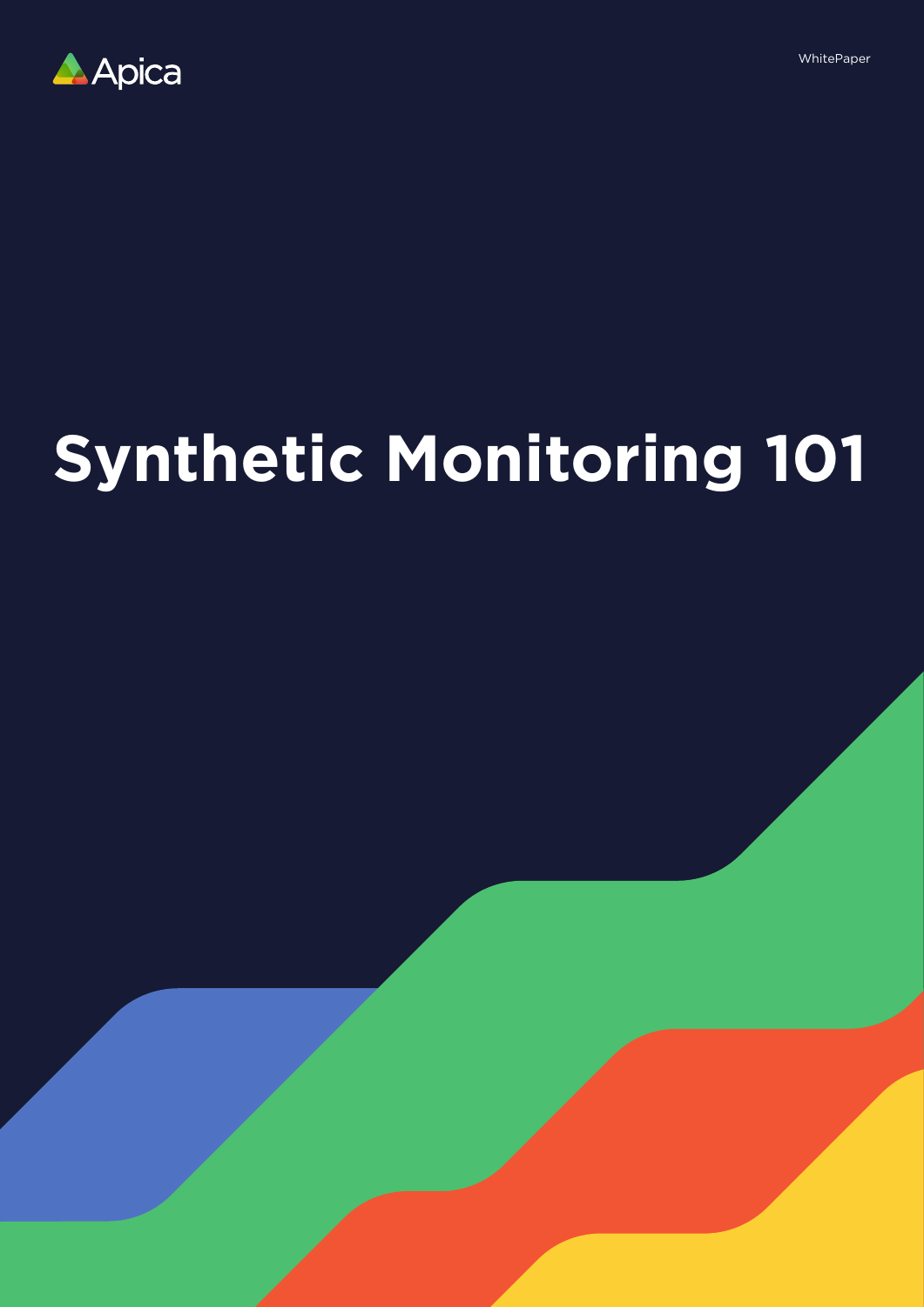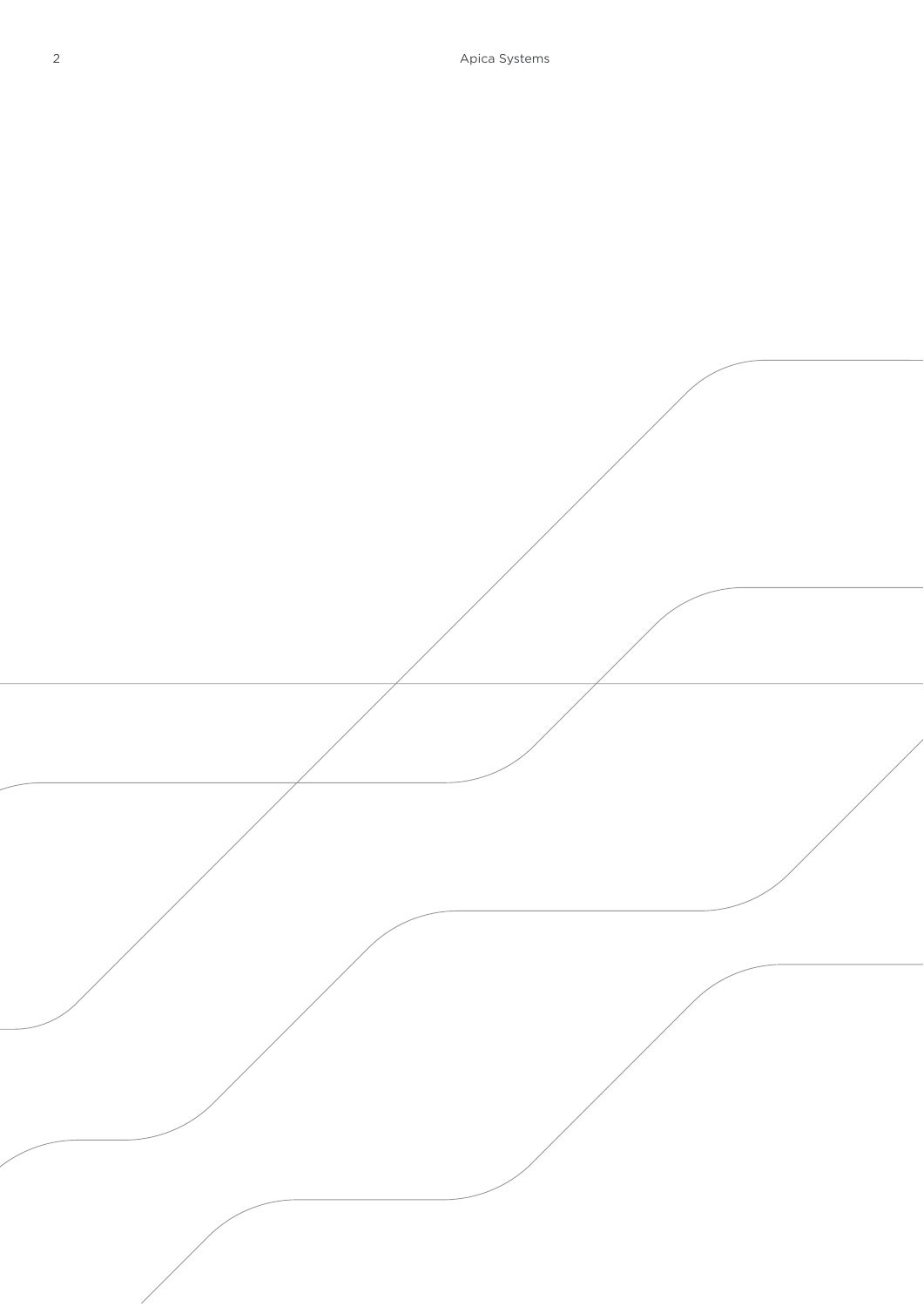### **Table of contents**

| 1. Implement a well thought-out monitoring strategy              |
|------------------------------------------------------------------|
|                                                                  |
| 3. Start synthetic monitoring early in the development lifecycle |
| and test your monitoring checks fully before                     |
| implementing4                                                    |
|                                                                  |
| 5. Get strategic with documenting check                          |
|                                                                  |
|                                                                  |
|                                                                  |
|                                                                  |
| 9. Combine functional checks with API-chec                       |
|                                                                  |
|                                                                  |
|                                                                  |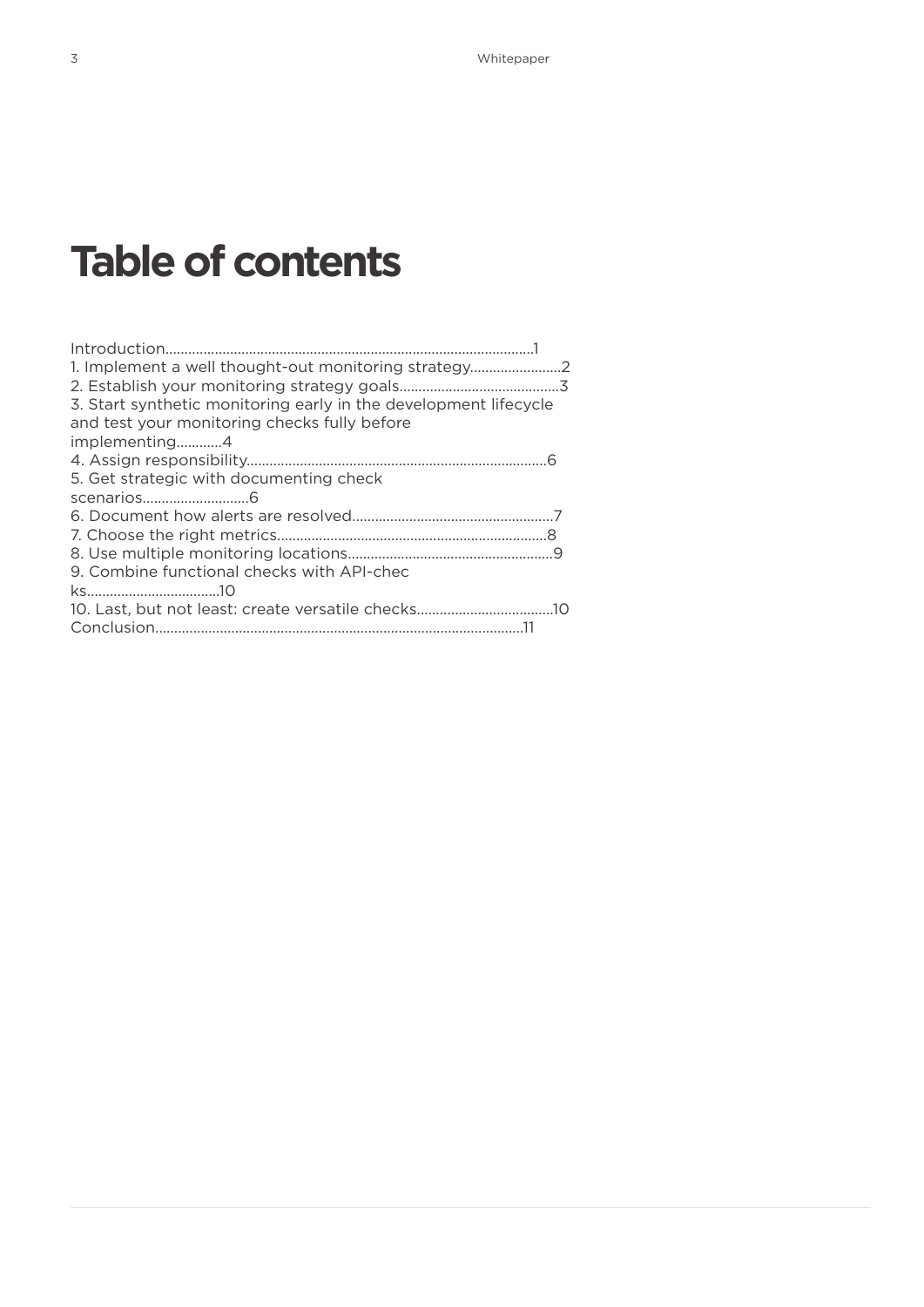#### **Introduction**

Performance monitoring of website and applications is a challenging but critical task designed to help ensure a positive end user experience, and to help companies gain and retain loyal customers.

According to Apica's 2017 Consumer Expectations survey, 60% of consumers indicated they'd be less loyal to brands after poor website and app performance, with more than three quarters of respondents saying they expect sites and apps to perform faster than three years ago.

So to avoid 'Digital Desertion,' brands are turning to the experts when it comes to forming formidable monitoring strategies. In this guide, we can help you to understand how synthetic monitoring can add value. We'll explore strategy and how to start, synthetic monitoring and the development lifecycle, alert ownership and resolution, documenting checks, the benefits of geographically dispersed monitoring, and other specific best practices surrounding synthetic monitoring.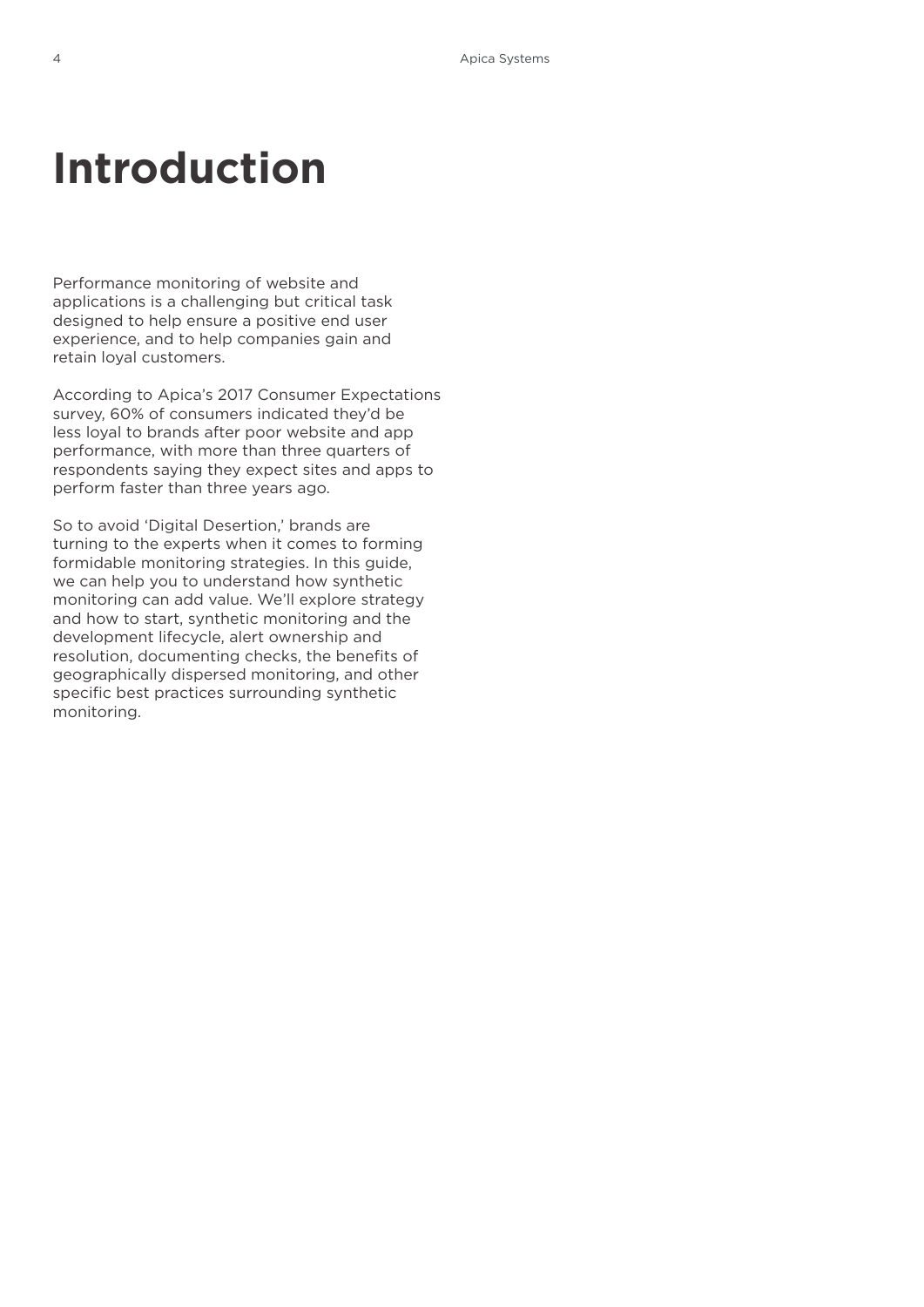#### **1. Implement a well thought-out monitoring strategy**

Synthetic Performance Monitoring is a monitoring process initiated proactively by external agents that imitate actual end users and web traffic. All companies are likely to have some idea as to where to best focus monitoring. At first, this may just be a hypothesis, but as you collect more and more data, you'll get closer to building a strong strategy surrounding what to monitor.

In considering your strategy, it's best to start by analyzing your applications in order to identify where you must focus your monitoring. In order to do this, you must:

- Classify your systems based on importance
- Determine the most common/business critical tasks – this is where monitoring starts
- Consider the most relevant scenarios and all the possible user journeys
- Establish everything that needs to be monitored within the website and mobile application (including internal interfaces). This is likely to include processes such as making a transaction and performing searches.

An important factor in a successful monitoring strategy is also to identify and include all major stakeholders in the monitoring strategy development process, including developers, quality assurance, IT, management, owners, and marketing. It's also essential to continue to meet with stakeholders to review the strategy monthly or bi-monthly in order to keep it up to date and continuously improve it.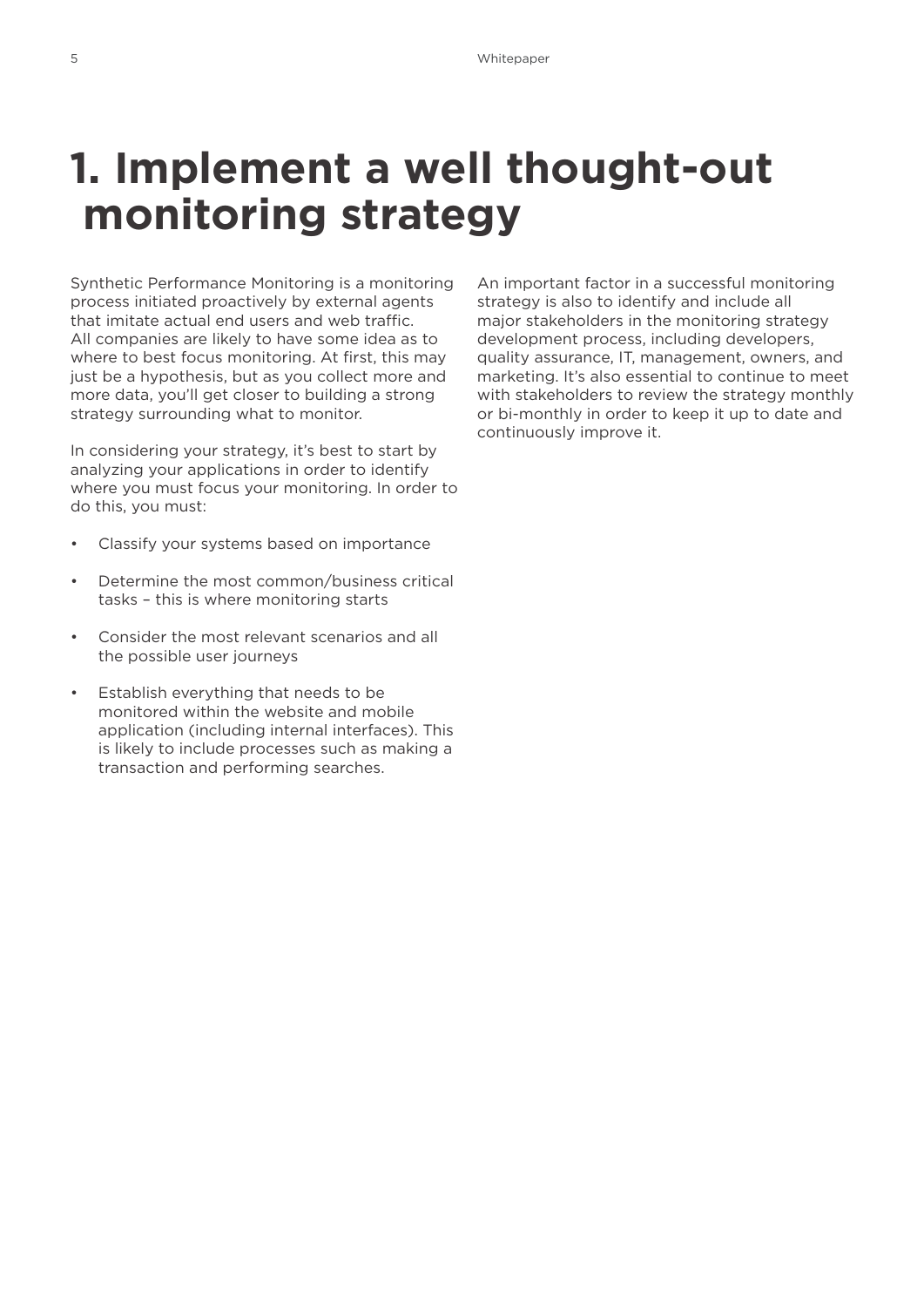#### **2. Establish your monitoring strategy goals**

Synthetic monitoring, at a high level, is valuable for determining the availability, performance, and functionality of applications. When determining the specific monitoring to perform against your applications, it's essential to design the scripts and checks to match those goals.

For instance, availability monitoring is typically much simpler, and can be run at higher frequencies than performance of functionality monitoring, but those advantages come at the cost of detailed information.

For your most critical applications, it makes sense to take a blended approach that uses some highfrequency availability monitoring in combination with lower-frequency (but more complex and detailed) performance and functionality monitoring.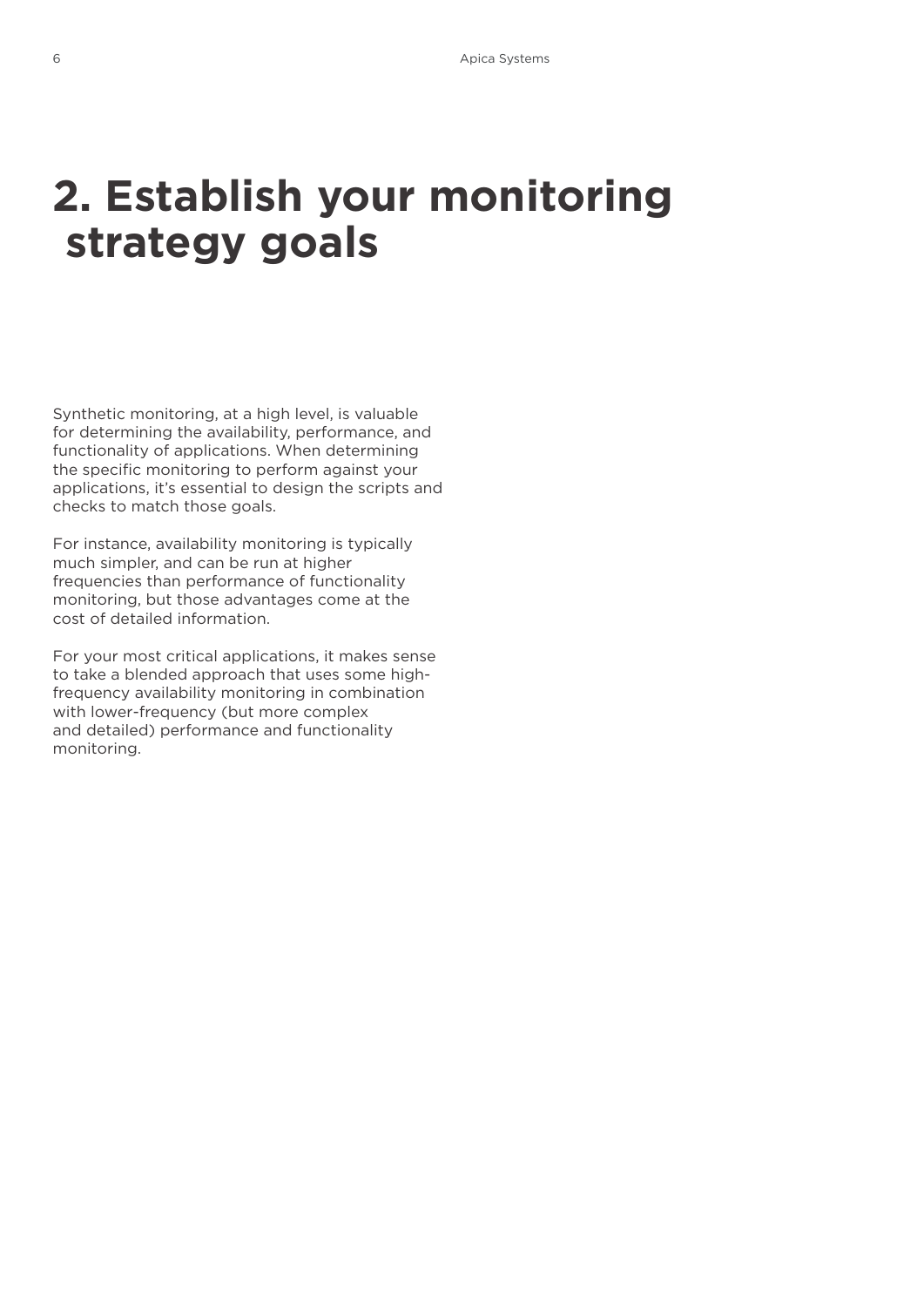#### **3. Start synthetic monitoring early in the development lifecycle - and test your monitoring checks fully before implementing**

Unfortunately, monitoring is often an afterthought - something that we discuss or talk about once a website or application has gone into production. This is often due to lack of resources or finances, but more often than not it's simply down to lack of planning.

What companies don't often realize is that monitoring should be implemented in the design phase - as you're developing an application or as you're planning and analyzing that application.

Synthetic monitoring is best used before a web application goes into production to monitor its behavior, providing a report on the performance expected in the production stage. These 'preproduction' produced results are a great baseline, and the same synthetic monitoring script can also be continued in the production environment.

When synthetic monitoring is carried out through design, planning and into production, it acts as a proactive way of identifying issues before they become problems.

#### Test your monitoring checks before fully implementing

It may sound obvious, but time needs to be allocated in order to test monitoring checks fully before implementing, not only to ensure they are working, but also to give your team time to get used to them and customize them to suit specific requirements.



Monitoring check information in Apica Synthetic Monitoring

When you let new checks run for a reasonable test period, you're in a much better position to establish suitable values for settings such as threshold levels, number of retries and to verify the functionality of the script itself. This way you can customize the check to your liking through trial and error so that it's perfectly suited for your specific needs.



Maximum attempts and a check graph, shown in Apica Synthetic Monitoring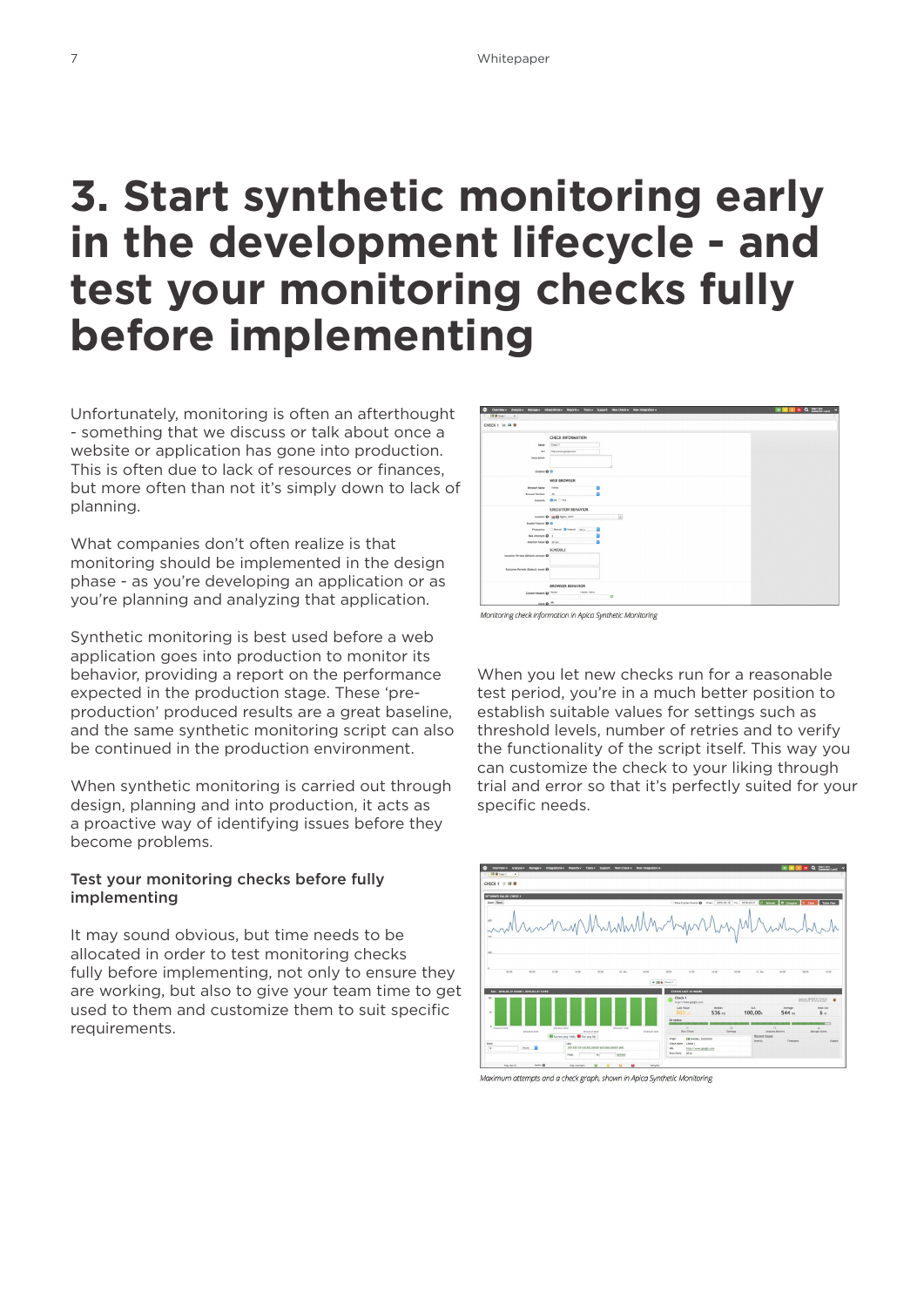### **4. Assign responsibility**

It's essential to identify owners to handle each part of the monitoring and evaluation process to avoid checks breaking when changes are made.

When changes are made to the target environment, you must make sure someone (preferably those who are responsible for the service the checks are connected to) is responsible for each script or check. This is when having different dashboards for different teams and stakeholders really becomes helpful.

These views can help give you a clear overview of relevant data and KPIs, making it easier to keep track of performance at a glance.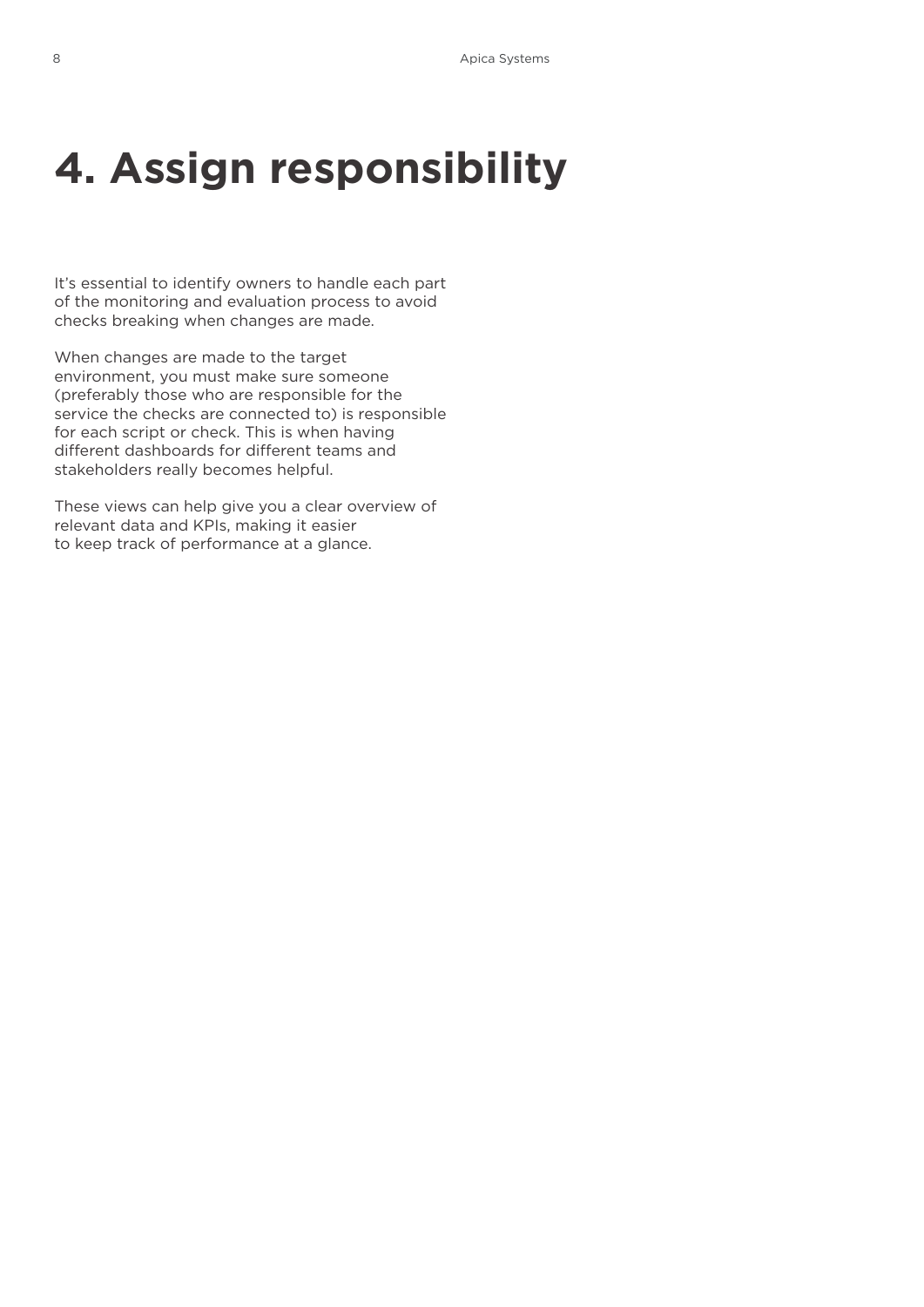#### **5. Get strategic with documenting check scenarios**

It's common to have complex check scenarios with multiple steps, and most organizations will also want to maintain scripts over an extended period of time. This is when strategic, structured documenting procedures become essential.

You should always document all steps with screenshots, function, input/output, and anything else critical to running checks - effectively, the documentation should explain why the check works the way it does.

Using a naming standard for both groups and checks is also a good idea. This makes it easy for the stakeholders and team members to get a clear overview so that future check maintainers can contribute to your work when you can't.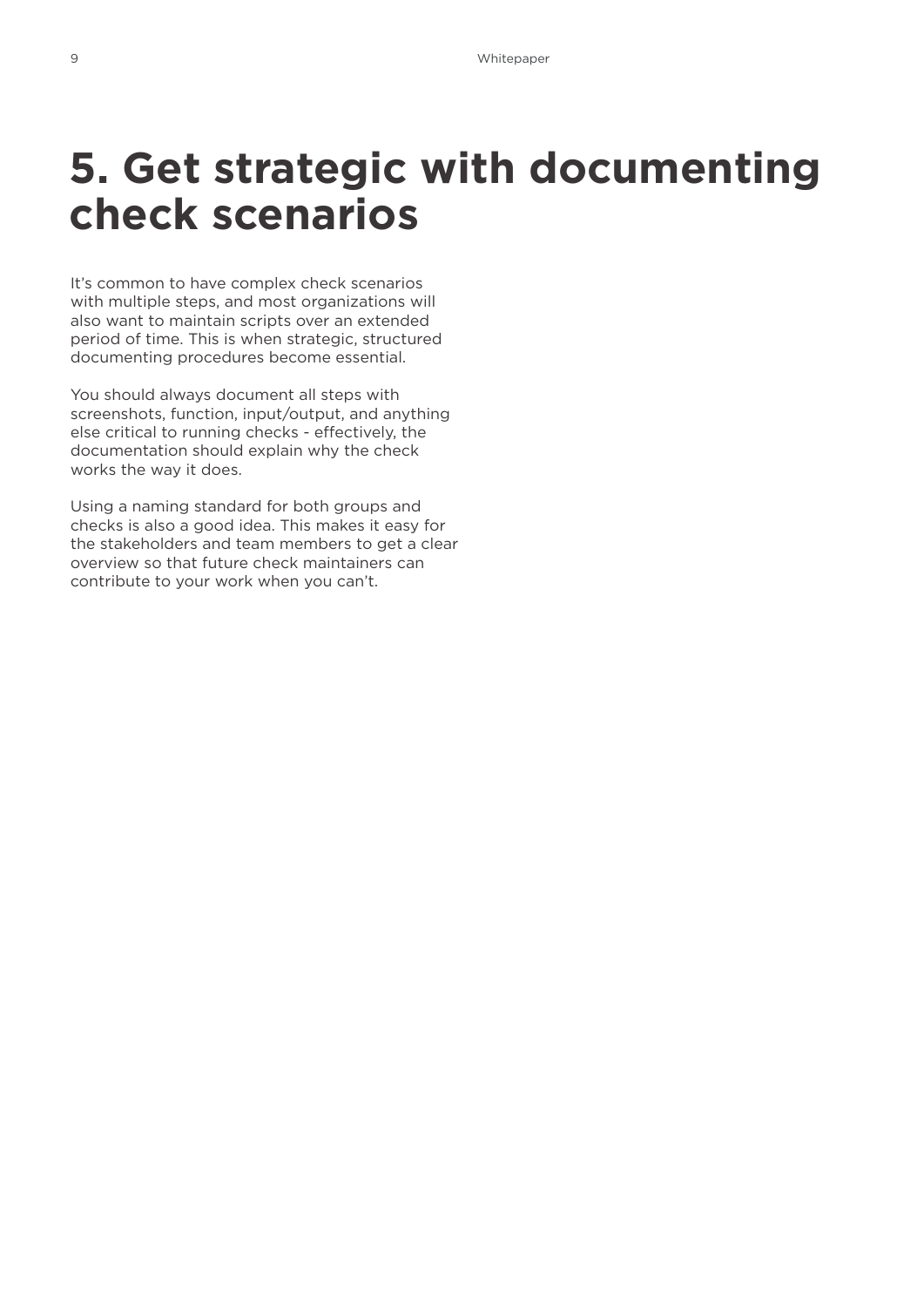#### **6. Document how alerts are resolved**

This is one of the most important best practices surrounding synthetic monitoring. It's essential to plan and configure check alerts that work for your team. And once set up, alerts should only be sent to the relevant party, not to all users.

This is critical when it comes to the alerts being properly addressed and not discarded or ignored if everyone receives every alert, they may assume someone else is dealing with it.

Specifically, different thresholds should trigger different types of alerts to different people. For example, alerts surrounding minor issues can be sent to a junior engineer, while alerts surrounding more severe issues should be sent to a more senior team member of the team.

| Overview > Analyze > Manage > Integrations > Reports > Tools > Support New Check + New Integration + |                                             | <b>75 Q</b> User: lars<br>Customer: Lars2<br>33 |
|------------------------------------------------------------------------------------------------------|---------------------------------------------|-------------------------------------------------|
| <b>RECIPIENTS</b>                                                                                    |                                             | Alers Recipients                                |
|                                                                                                      |                                             | <b>GROUPS</b>                                   |
|                                                                                                      | $+$ Add User                                | $+$ Add Group                                   |
| $L$ LARS $B$                                                                                         | DSAMI +PRSERDUTY + & + 25 + E<br>Enable All |                                                 |
| a Lars Phone [0799999999]                                                                            | Disabled                                    |                                                 |
| <b>25</b> Lars Email [lars.malm@apicasystem.com]                                                     | Disabled                                    |                                                 |
| E Email Custom Message (lars.malm@apicasystem.com)                                                   | Enabled                                     |                                                 |
| & ServiceNow [ServiceNow]                                                                            | Enabled                                     |                                                 |
| 圓<br>Sack<br>Service<br>Target Name                                                                  |                                             |                                                 |
| Learn more about how to setup stack integration                                                      |                                             |                                                 |
| URL @ hooks.slack.com/services/                                                                      |                                             |                                                 |
| Channel @                                                                                            |                                             |                                                 |
| Message Title @                                                                                      |                                             |                                                 |
|                                                                                                      |                                             |                                                 |
| Mossage O<br><b>C</b> Add Slack WebHook Target                                                       |                                             |                                                 |
|                                                                                                      |                                             |                                                 |
|                                                                                                      |                                             |                                                 |
|                                                                                                      |                                             |                                                 |
|                                                                                                      |                                             |                                                 |
|                                                                                                      |                                             |                                                 |
|                                                                                                      |                                             |                                                 |
|                                                                                                      |                                             |                                                 |
|                                                                                                      |                                             |                                                 |
|                                                                                                      |                                             |                                                 |
|                                                                                                      |                                             |                                                 |
|                                                                                                      |                                             |                                                 |

Alerts settings in Apica Synthetic Monitoring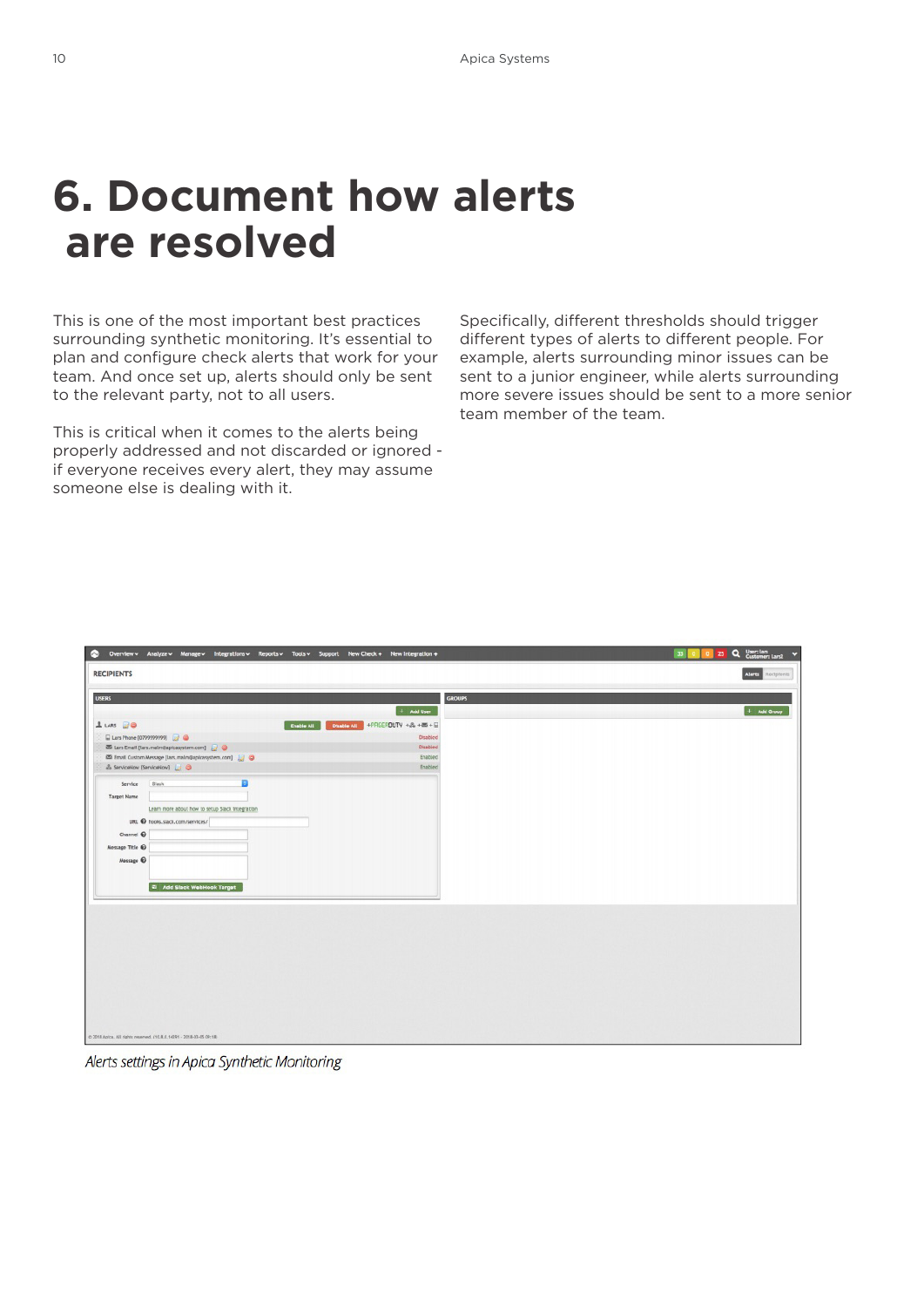#### **7. Choose the right metrics**

There is no metric that fits all applications, and companies will gradually begin to understand the ones that are best suited to them. It's good practice to compare the measured metrics result with the actual user experience, as they should be similar.

It is important to use the appropriate returned value metrics for the type of application being monitored. Examples of return value metrics include:

- Total browser render time
- DOM complete
- DOM content loaded
- Total download size

To illustrate the use of different metrics, consider a single page application. It would not be measured with the response time metric "DOM complete," as this would show a misleading result and response time due to how the application is built.

Compare the measured metrics result with the actual user experience in order to choose the correct one, they should be similar. There is no metric that fit all applications, and it's up to you to choose the one best suited for yours.



Different metric options shown in Apica Synthetic Monitoring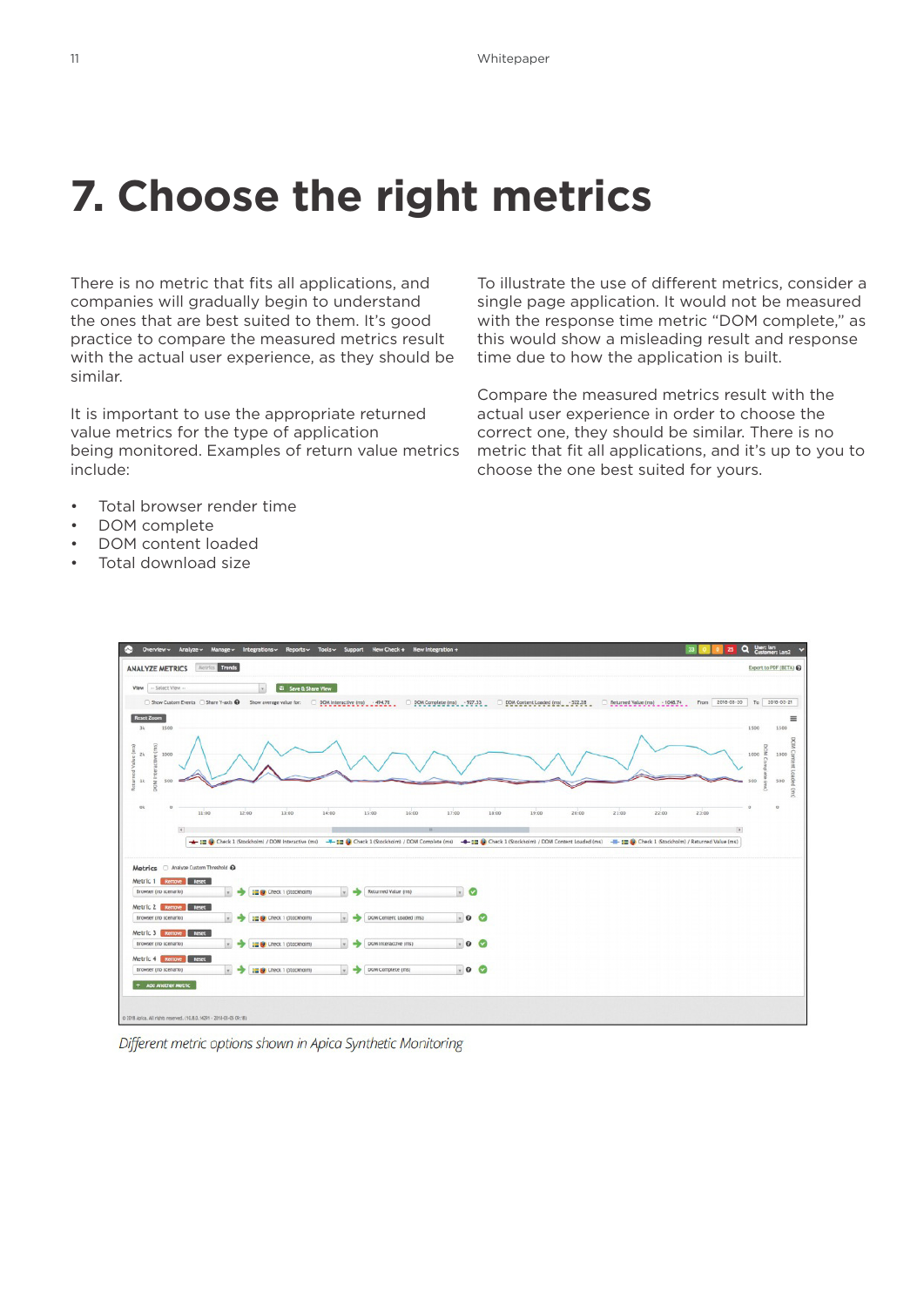## **8. Use multiple monitoring locations**

Develop a location-based monitoring strategy to keep an eye on performance for your audiences in all important regions and help you analyze performance across geographies.

By using a solution with a worldwide network of monitoring probes, you can address business requirements in specific regions or countries where you have users. For example, if your user base is located in Germany and Spain, it's essential that you have check locations in these countries in order to simulate the correct type of traffic there, and to collect accurate data against this simulated traffic.

This is also handy when it comes to ruling out location specific errors, avoid false negatives, and to cover any routing issues over the internet.

If you are doing business across a large number of regions or countries, using multiple monitoring locations can help you analyze and compare performance across these geographies, helping you to understand where to allocate data resources.

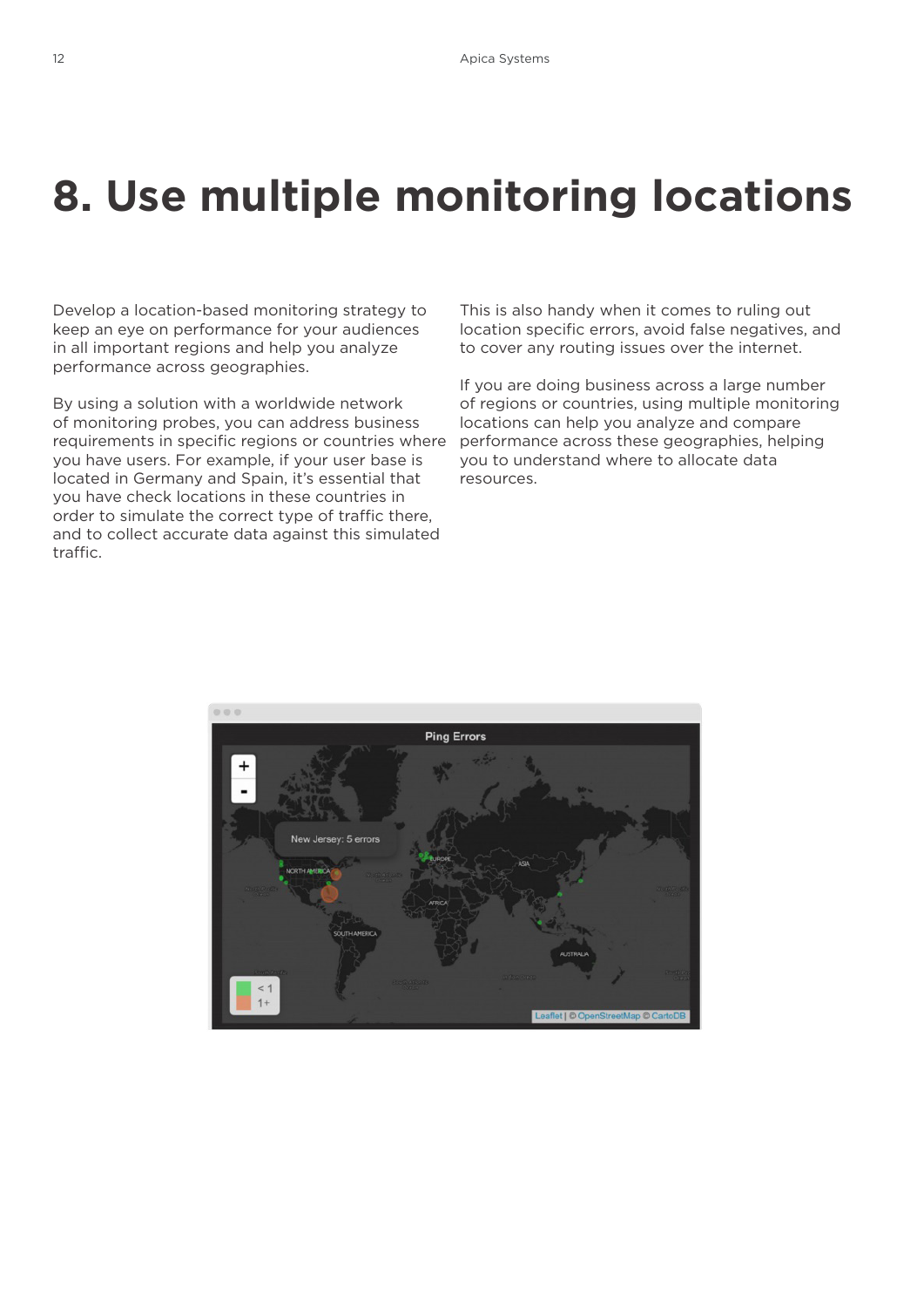#### **9. Combine functional checks with API-checks**

To really get the full picture of your performance, combine functional checks with APIchecks. It means you'll get better insight into specific functionalities, giving you the ability to pinpoint issues that may be difficult to spot with only functional or only API monitoring.

It's also a great way to speed up your mean time to recovery, giving you more in-depth knowledge about different functionalities in your application.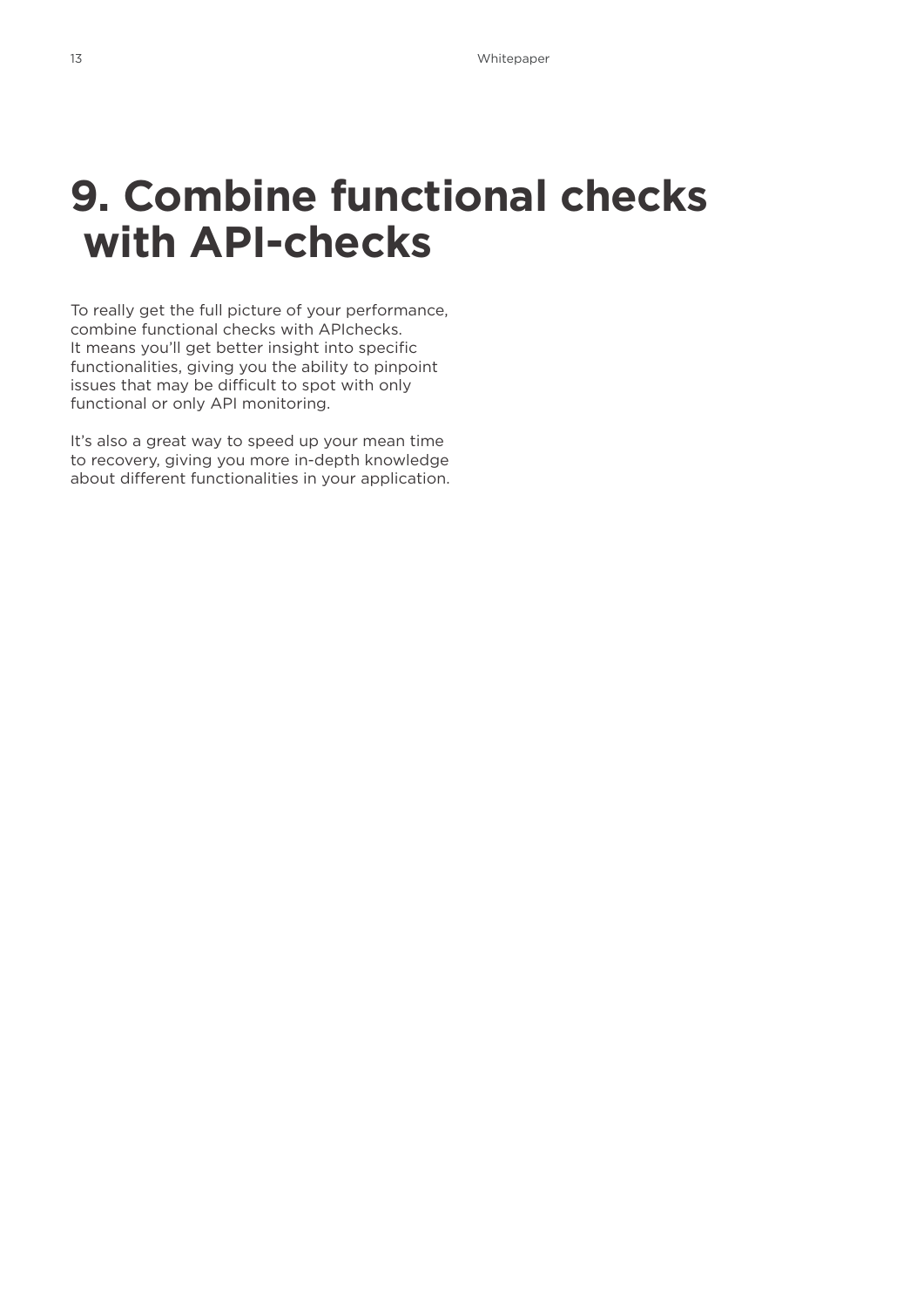#### **10. Last, but not least: create versatile checks**

Versatility is everything in checks: By creating checks using scripts that are nonspecific, you can easily adapt to use them for multiple scenarios, ultimately saving you time and effort.

In this way, scripts should be easily adapted to changes being made on a specific page so that they don't have to be constantly rewritten. So don't configure tests to always pick the same specific item or product from the same place each time on a webpage - configure them to pick the first product that appears on the page.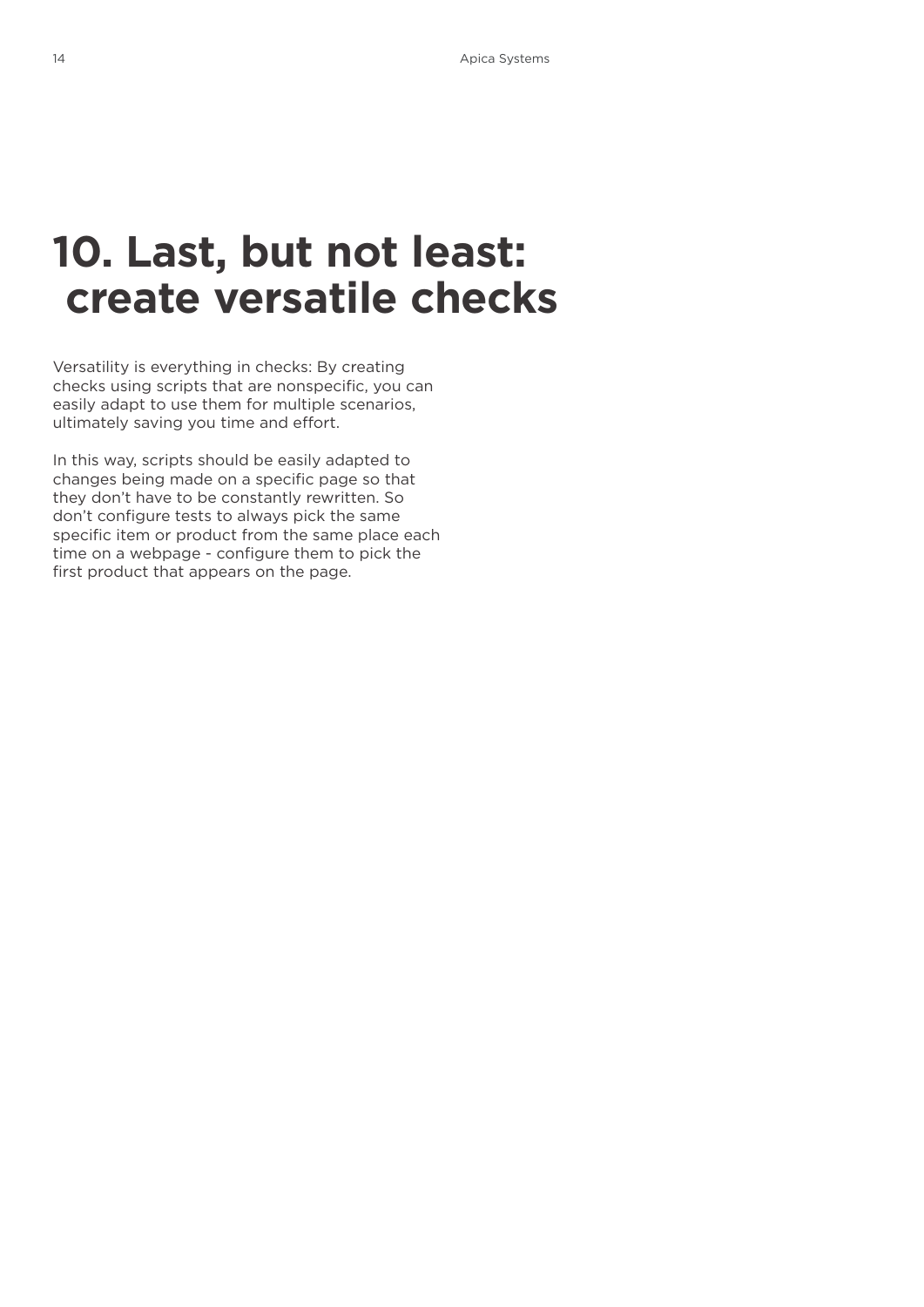#### **Conclusion**

Synthetic monitoring is proving a must-have for companies who know they risk losing customers to less than optimal functionality and performance. From testing new features before deployment, to looking at performance degradations before and after deployments, to testing new markets or geographies, to detecting performance issues related to specific browsers, resolutions and devices - the use cases are endless.

However, while all companies recognize the importance of synthetic monitoring, some may not have the correct solution in place, while others may not understand the importance of underpinning synthetic monitoring with a strong, end-to-end strategy.

Here's a 10 point breakdown of the best practices described in the white paper:

- Implement a well thought-out monitoring strategy
- Establish your monitoring strategy goals
- Start synthetic monitoring early in the development lifecycle & test your monitoring checks fully before implementing
- Assign responsibility
- Get strategic with documenting check scenarios
- Document how alerts are resolved
- Choose the right metrics
- Use multiple monitoring locations
- Combine functional checks with API-checks
- Last, but not least; create versatile checks

#### More content on the topic Synthetic Monitoring:

Learn more about the product Apica Synthetic Monitoring and its features

On-demand webinar: How leading fintech innovator Klarna uses Apica synthetic to ensure 99.99% uptime

Watch our 1 minute video to learn more about Apica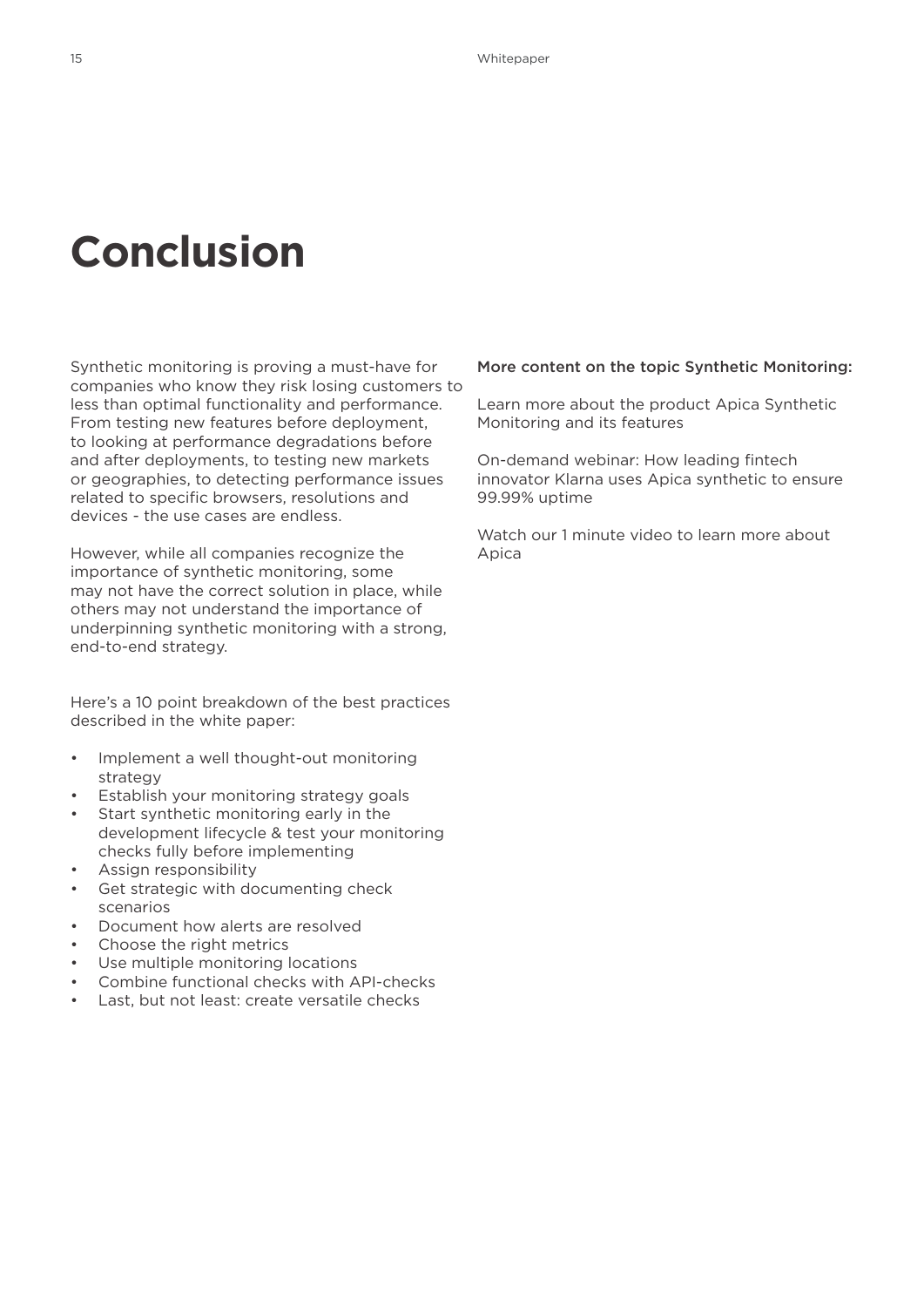# **Discover Apica**

Leading enterprises rely on the Apica Web Excellence Suite to test and monitor their mission critical business systems, APIs, web and mobile applications. Apica enables businesses to get detailed real-time performance, uptime and capacity insights, ensuring outstanding end user experience and optimized IT operations. Apica's suite – available as SaaS, on-premise and hybrid solutions – is trusted by 300+ leading brands globally. Apica has offices in Stockholm, New York, London and Santa Monica.

To learn more about Apica, visit apicasystems.com Contact Us: info@apicasystems.com